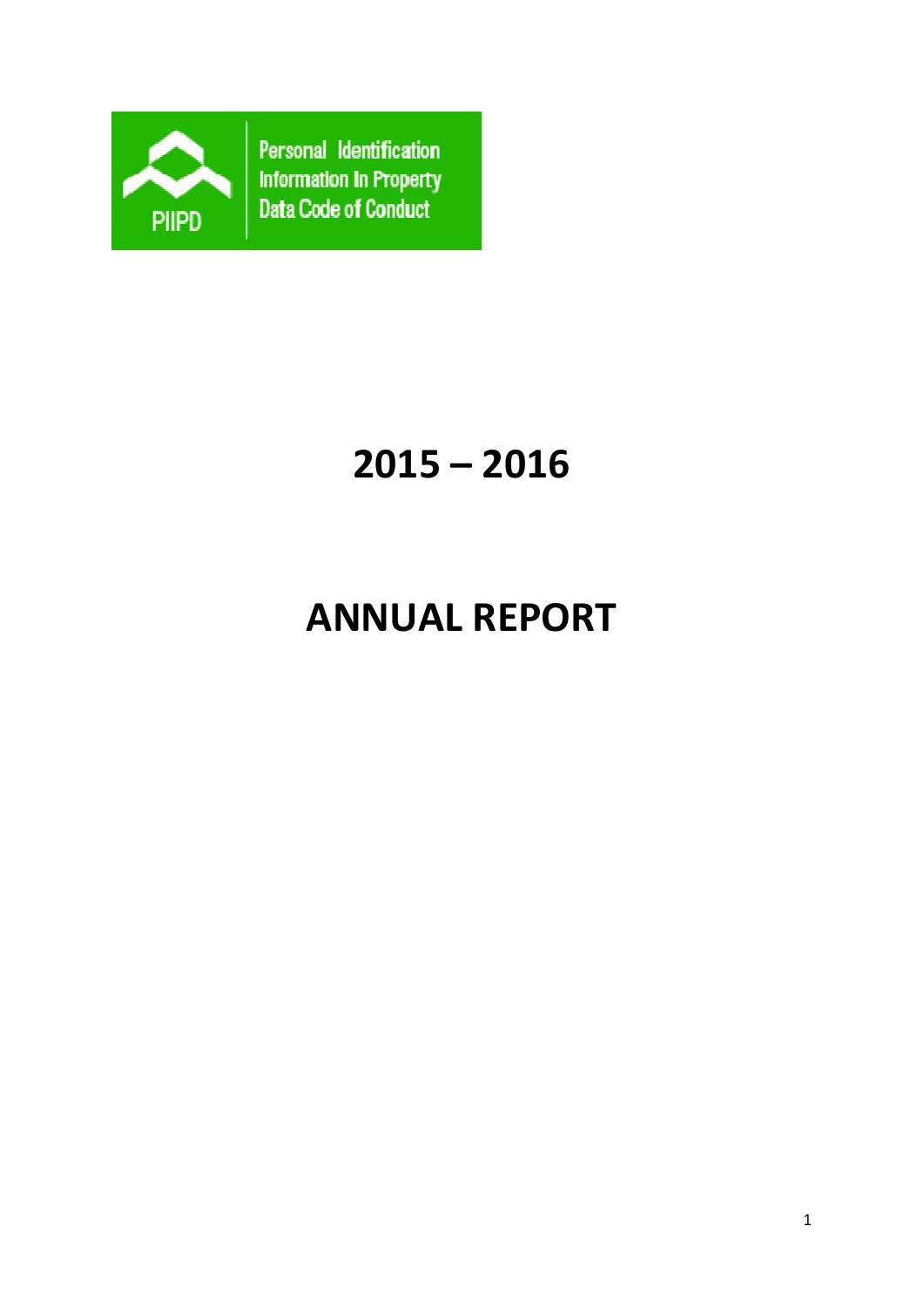# **The Personal Identification Information in Property Data Code of Conduct**

# **Contents**

| <b>Message from the Chair</b>                   | 3  |
|-------------------------------------------------|----|
| <b>The Code of Conduct</b>                      | 4  |
| The Code Oversight Committee                    | 4  |
| <b>Information brokers</b>                      | 6  |
| <b>VAPIBA</b>                                   | 6  |
| <b>Licence agreements</b>                       | 6  |
| <b>Direct marketing</b>                         | 7  |
| <b>Complaint resolution</b>                     | 7  |
| Developments in 2015-2016                       | 8  |
| <b>Industry Representative's Report</b>         | 9  |
| <b>Consumer Representative's Report</b>         | 9  |
| <b>Suppression Requests</b>                     | 10 |
| <b>Complaints</b>                               | 11 |
| <b>Financial Statement</b>                      | 12 |
| Appendix A – Subscribers to the Code            | 13 |
| Appendix B - Complaint flow chart               | 14 |
| <b>Code Oversight Committee contact details</b> | 15 |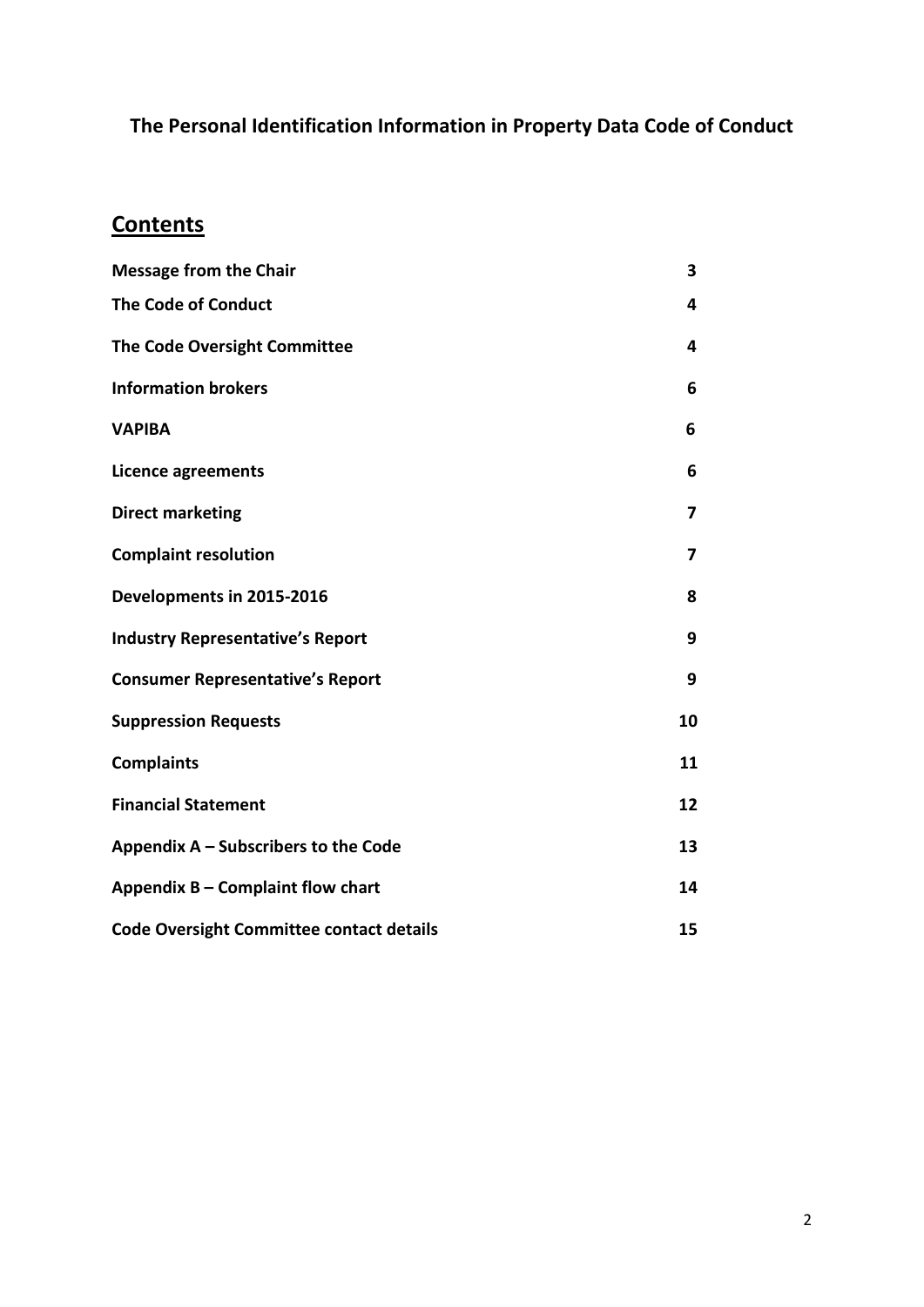## **Message from the Chair**

The Code Oversight Committee is pleased to present the 2015-2016 Annual Report for the Personal Identification Information in Property Data Code of Conduct. The Code of Conduct has been operational for seven years.

This report outlines the Committee's efforts to enhance the administration and promotion of the Code of Conduct. It provides data on complaints about breaches of the Code and requests by consumers for the suppression of their personal identification information.

The Committee acknowledges the contribution of the licensed information brokers who, as Code Subscribers, support this industry scheme and provide internal complaint resolution services to consumers. The brokers fund the work of the Committee through their membership of the Value Added Property Information Brokers Association Incorporated (VAPIBA). Without the participation of the brokers the Committee could not perform its role.

As Chair of the Code Oversight Committee I wish to thank my fellow Committee members, Ms Fiona FitzPatrick (Consumer Representative) and Mr Kris Matthews (Industry Representative) for their ever willing contributions of time and effort to the Committee's work.

Thanks also go to Ms Jodie Hughes, the Code's Administrator who provides excellent secretariat support to the Committee.

Finally, I wish to acknowledge the advice and assistance of officers of the Department of Natural Resources and Mines. As the source of the QVAS data and the authority which licenses the use of that data, there is a productive and collaborative working relationship between the Department, the Committee and Code Subscribers.

Neil Lawson **Chair, Code Oversight Committee**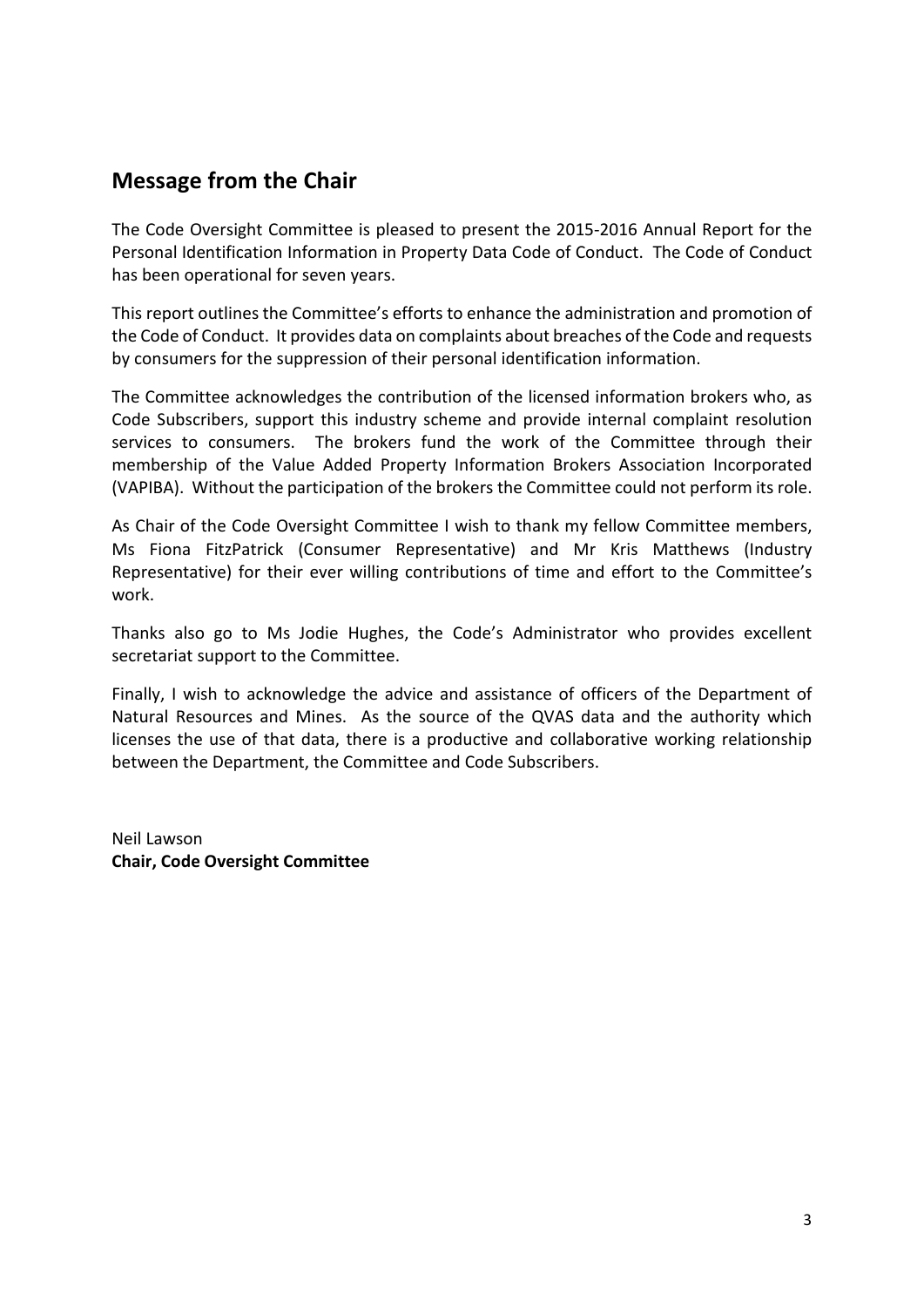# **The Code of Conduct**

The *Personal Identification Information In Property Data Code of Conduct*, was introduced on 1 October 2009. It was designed to address consumer concerns about the inappropriate use of personal identification information sourced from Queensland Valuation and Sales (QVAS) databases maintained by the Department of Natural Resources and Mines (DNRM). Amendments to the Code of Conduct can be made in consultation with stakeholders, namely the Committee, industry and DNRM.

Access to the information held in the QVAS database is available online to individual businesses, industry professionals and members of the public and can be obtained over the counter for a fee from DNRM. The information is generally accessed by potential purchasers and professionals acting in property transactions, for example, real estate agents, financing sources (e.g. banks), solicitors and valuers. The database includes the following information:

- details of the property, including the street address
- transaction details (e.g. purchase price and type of sale); and
- personal information, namely the names and service addresses of the vendors and purchasers.

The 'service address' is the address nominated by the property owner for the receipt of official correspondence, such as Council rates notices, and may differ from the property's street address. Investor-owned as distinct from owner-occupied properties will frequently have service addresses different to the property's street address.

Other transaction details, such as the sale price of the property are not covered by the Code.

## **The Code Oversight Committee**

The role of the Committee includes the following:

- approving and registering information brokers as Code subscribers
- monitoring compliance with the Code by its subscribers and their clients and to ensure ongoing effective operation of the Code's requirements
- receiving and investigating unresolved complaints
- imposing sanctions on subscribers or their customers for failure to comply with the Code
- maintaining a Register of Suppression Requests
- maintaining a Register of Excluded Parties

The Committee also has reporting obligations and to this end it gathers, monitors and reviews data which is included in its annual reports. It also commissions an independent review of Code operations every five years. The next review is due in October 2017.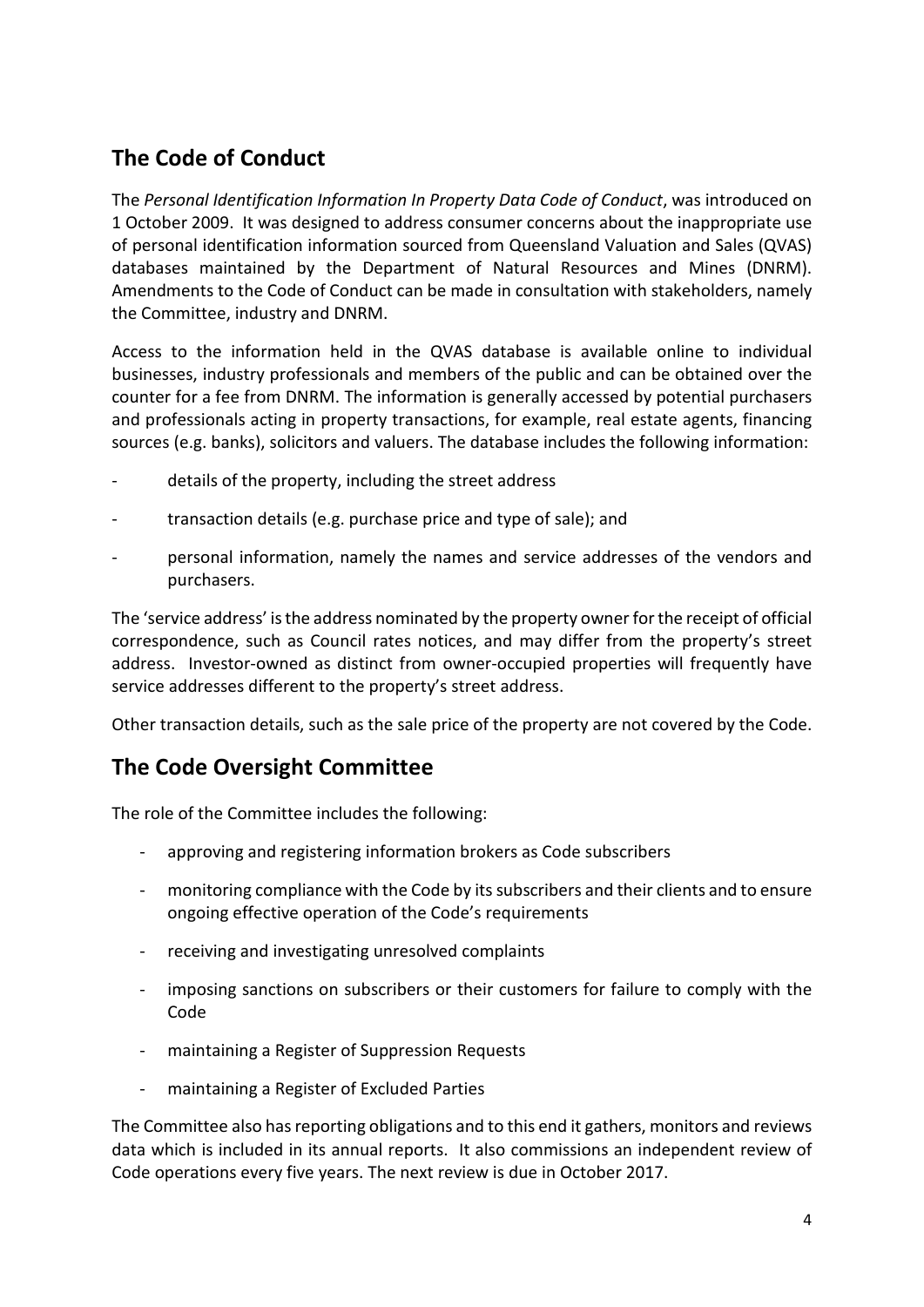#### The Committee members are:

#### *Mr Neil Lawson - Chair*

Neil Lawson is the independent chair of the Code Oversight Committee and is nominated by the Minister for Natural Resources and Mines.

Mr Lawson has worked as a management consultant and has held executive management positions in the private and public sectors. He is a past Commissioner for Consumer Affairs for Queensland. Mr Lawson is an ethics consultant and trainer in workplace conduct matters in the public sector.

#### *Mr Kris Matthews - Industry Representative*

Kris Matthews has over 18 years' experience in the real estate and information technology industries.

Mr Matthews commenced with Micro Developments in May 1997 which was later acquired by RP Data in November 1999. RP Data is now known as CoreLogic and in his current role, Mr Matthews is responsible for overseeing Emerging Markets, which includes strategic partnerships, acquisition and International Business Development.

#### *Ms Fiona FitzPatrick - Consumer Representative*

Fiona FitzPatrick has worked in legal and managerial roles in both the private sector and with the State and Federal governments. Her experience at the Office of Fair Trading has given her an understanding of consumer issues, including direct marketing, from the perspective of both consumers and business. Ms. FitzPatrick also has expertise in dispute and complaint management and in alternative dispute resolution.

#### *Ms Jodie Hughes - Administrator*

Jodie Hughes is the Administrator for the Code Oversight Committee and the Value Added Property Information Brokers Association. Her role includes administering the Personal Identification Information Property Data Code of Conduct website.

Ms Hughes has been with CoreLogic since 2008 with roles as an Executive Assistant, Paralegal and the Assistant Privacy Officer. Prior to her commencement with CoreLogic, Ms Hughes worked in the real estate industry for five years.

Ms Hughes contributes to the case management of complaints by documenting and recording all incoming correspondence and alerting Code subscribers to complaints received. Ms Hughes also assists with quality assurance and the management of external relationships.

### **Information brokers**

Before an information broker will be licensed by DNRM to have electronic access to QVAS name and address data, the broker must be approved by the Code Oversight Committee as a Subscriber to the Code and must agree to comply with the Code. In turn, the licence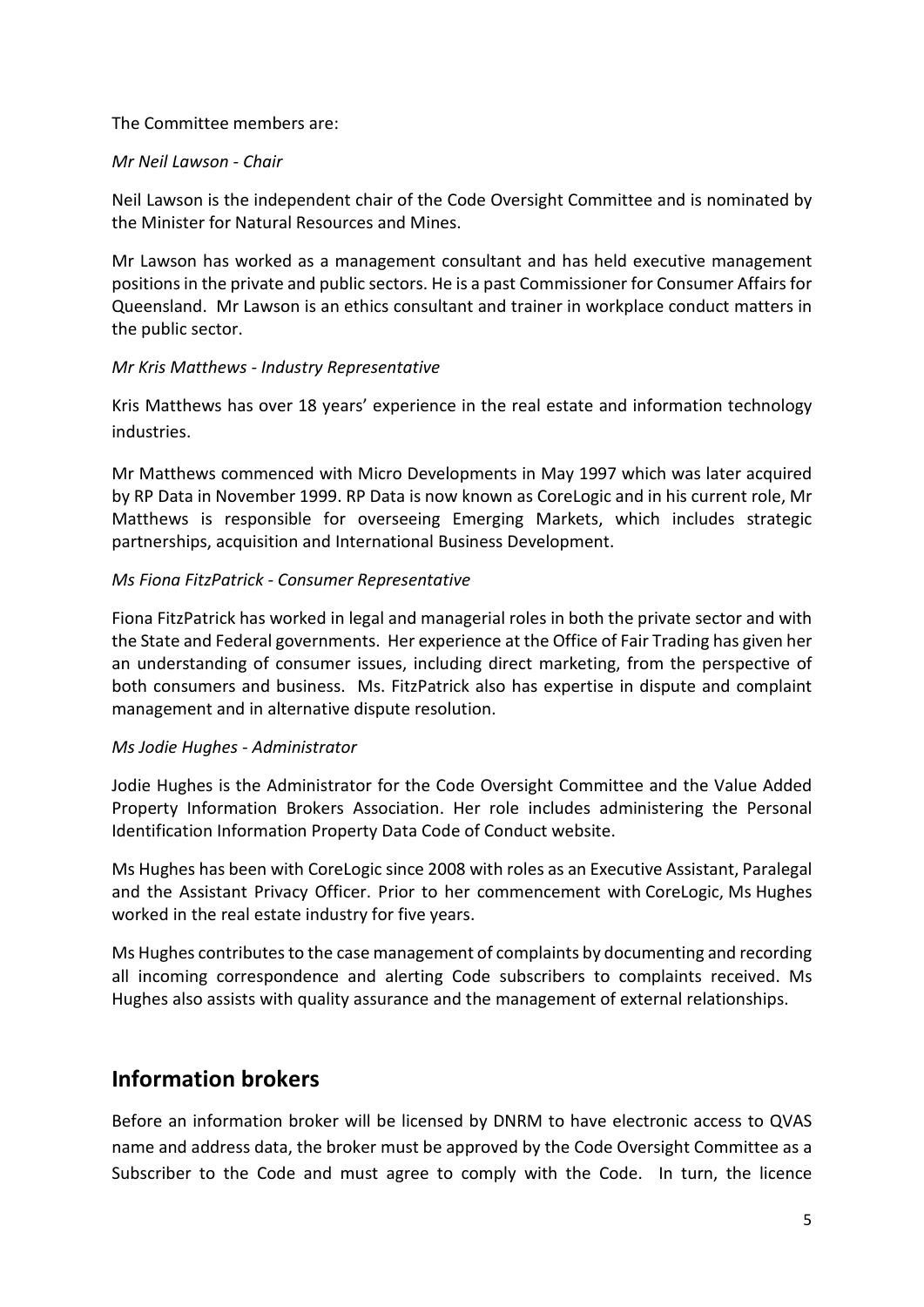agreement requires that mandatory terms and conditions be included in the contracts between a licensed information broker and their customers, stipulating that QVAS name and address data cannot be used for unsolicited direct marketing. Using personal identification information from QVAS is a breach of both the Code and of the data user's contracts with their licensed data provider who is a Code Subscriber.

Information brokers worked with the Queensland Government to develop the Code of Conduct. The industry has primary responsibility for the day-to-day operation of the Code and its associated dispute and sanction mechanisms. The Committee monitors complaints to ensure that they have been actioned in an appropriate and timely way. Serious or repeated breaches of the Code can be referred to the Committee for action.

Subscribers to the Code include all the major property data information brokers operating in Queensland. Code membership is mandatory for a broker seeking to access personal identification data from QVAS.

Contact details for each of the Subscribers to the Code are listed on the Code's website and in *Appendix A* to this report. *onthehouse* is no longer a separate Code Subscriber as its business was acquired by CoreLogic during 2015-2016

# **VAPIBA**

The membership of the Value Added Property Information Brokers Association Incorporated (VAPIBA) is made up of the licensed information brokers who are Code Subscribers. The members of VAPIBA pay annual subscriptions to meet the costs of the administration of the Code of Conduct, including the fees paid to members of the Code Oversight Committee, where applicable.

## **Licence agreements**

The Queensland Government enters into licence agreements with individual information brokers enabling them to access wholesale QVAS data electronically. The QVAS data fields containing the names and service addresses of purchasers and vendors ("QVAS Identified Information") are only accessible to approved information brokers who subscribe to the Code.

In turn, brokers' clients (Code Subscriber customers) access QVAS data and other products distributed by the information brokers. These clients include real estate agents, lawyers, valuers, conveyancers, surveyors, financial institutions and members of the public. The products include additional data added by the information brokers from other sources, such as photographs of the property or a map showing the property's location. This additional data does not come within the jurisdiction of the Code.

# **Direct marketing**

The Code is designed to prevent names and or service addresses in QVAS data being used for unsolicited direct marketing by the customers of licensed information brokers. The Code only prohibits direct marketing where the name and or address for service are obtained from the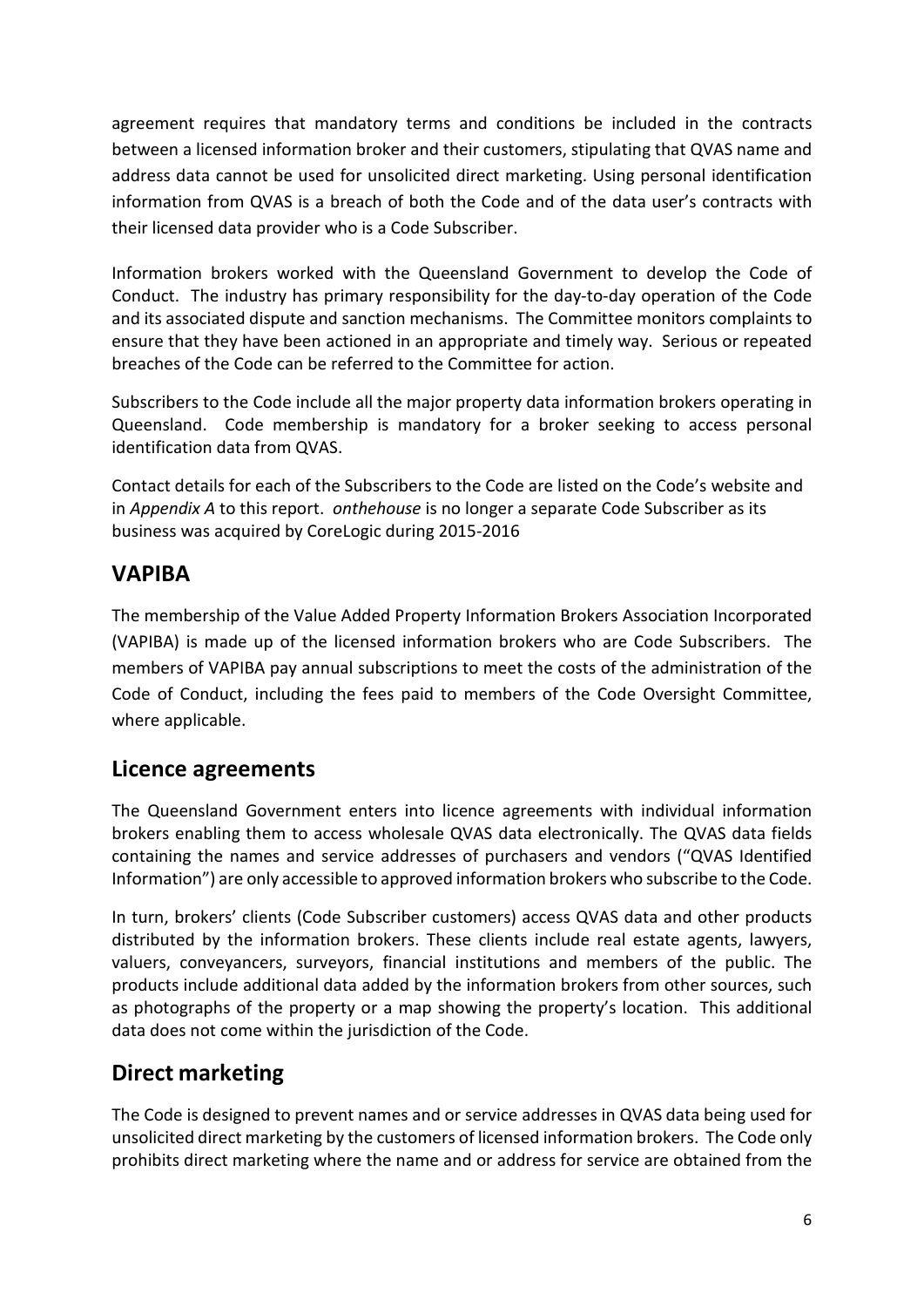QVAS database. Direct marketing includes telemarketing, bulk email messaging, postal mailouts and list brokering.

Names and addresses which are obtained from sources other than QVAS may be used for unsolicited direct marketing without breaching the Code of Conduct. Other sources of data include, for example, loyalty programs, names and addresses collected when members of the public enter competitions using their personal contact details, or real estate agents' records of persons visiting houses during open inspections.

# **Complaint resolution**

Consumers can lodge a complaint with a Subscriber (information broker) or with the Committee if they believe that prohibited direct marketing has taken place, or if the Subscriber, or their customers, have otherwise breached the Code. The process for resolving complaints under the Code was arrived at after considering complaints processes across a broad range of industries. The process is outlined in the flow chart at *Appendix B.*

Code Subscribers are obliged to establish binding agreements with their customers, agents or other third parties wishing to access QVAS information. These agreements must reflect the prohibition on direct marketing using personal identification information. Further, the Code requires all Subscribers to have a documented internal dispute resolution framework for dealing with consumer complaints.

#### *Lodging a complaint with a Subscriber*

The Code of Conduct's website contains contact names and other details for the nominated complaints officer at each Subscriber.

If the consumer remains dissatisfied with the Subscriber's response or where the complaint has not been resolved within 30 days, the consumer can escalate the complaint to the Committee by giving written notice of a dispute.

#### *Lodging a complaint with the Committee*

Written notification of complaints and supporting material may be lodged by email or post with the Committee. If the complaint is not covered by the Code the consumer will be advised in writing.

If the complaint falls within the ambit of the Code, the Committee will investigate and will make a decision.

The circumstances in which the Committee may decline to consider a complaint include:

- $\triangleright$  complaints which do not involve a breach of the Code;
- $\triangleright$  where the relief sought is outside the Committee's powers or authority as provided for by the Code;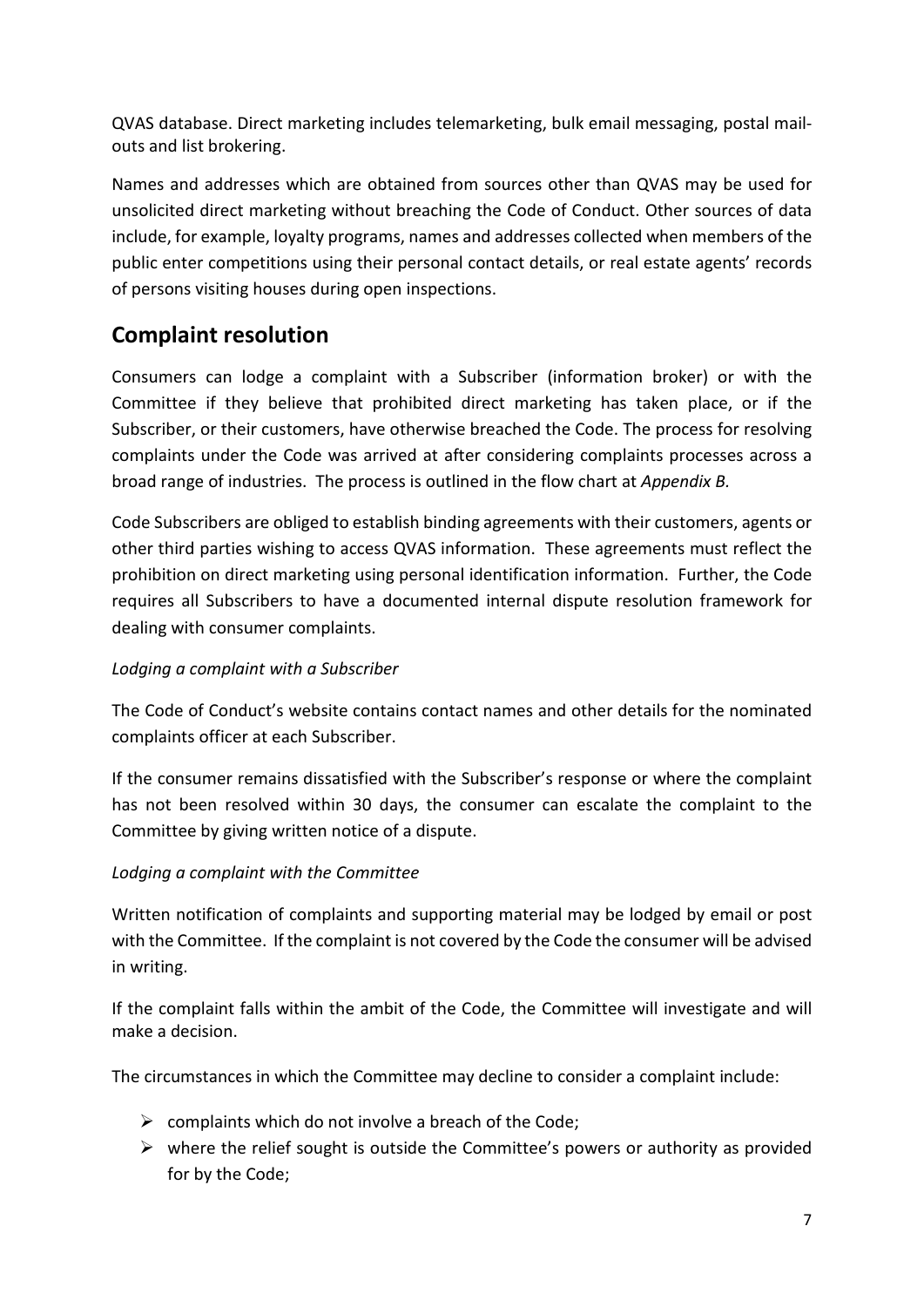- $\triangleright$  where consumers do not authorise the Subscriber or the Committee to disclose their name and service address to the data user, who it is alleged is in breach of the Code, when it is necessary to investigate and determine the complaint;
- $\triangleright$  complaints that on the balance of probabilities have no basis in fact;
- $\triangleright$  complaints that arose prior to the date of commencement of the Code, 1 October 2009; and
- $\triangleright$  complaints that the Committee has already considered and determined and there are no reasonable grounds for the matter to be re-opened.

The Committee will not usually consider a complaint which has been settled. An exception may arise if there is evidence of serious or systemic breaches of the Code or if the data user has not complied with the terms of the complaint's settlement.

The Committee will not accept complaints brought outside the following time limits:

- $\triangleright$  where the event occurred before the Subscriber became a subscriber to the Code;
- $\triangleright$  where the act or omission occurred more than 12 months before the date on which the consumer made the complaint to the Subscriber in writing;
- $\triangleright$  where the complaint is between a consumer and a data user, the business of which has been acquired by a Subscriber, and if that agent was not an agent of the Subscriber at the time the events (which are the subject of the complaint) occurred.

If either the Subscriber or the consumer is not satisfied with the Committee's decision the Code allows them to apply to an independent arbiter. The cost of the arbitration is borne by the Subscriber, with no fee payable by the consumer. The decision of the independent arbiter is binding on the Subscriber.

# **Developments in 2015-2016**

During 2015-2016 developments in the administration and promotion of the Code of Conduct included:

- The Committee continued to mentor and coach individual Code Subscribers to build their compliance and complaint handling capabilities. It also worked to help embed the Code of Conduct in their business practices and in their relationships with clients who use QVAS data. It delivered training for Code Subscriber privacy officers to standardise complaint handling processes and to enhance the capacity of subscribers to investigate and resolve complaints. It provided Subscribers with a copy of a complaint handling guide and template correspondence. The feedback from privacy officers was very positive, with a request that these education sessions be conducted on a regular basis.
- Updating the Code of Conduct's website (*[www.propertydatacodeofconduct.com.au](http://www.propertydatacodeofconduct.com.au/)*).
- After consultation with DNRM, the Committee wrote to the Department of Communities, Child Safety and Disability Services (DCCSDS) alerting them to the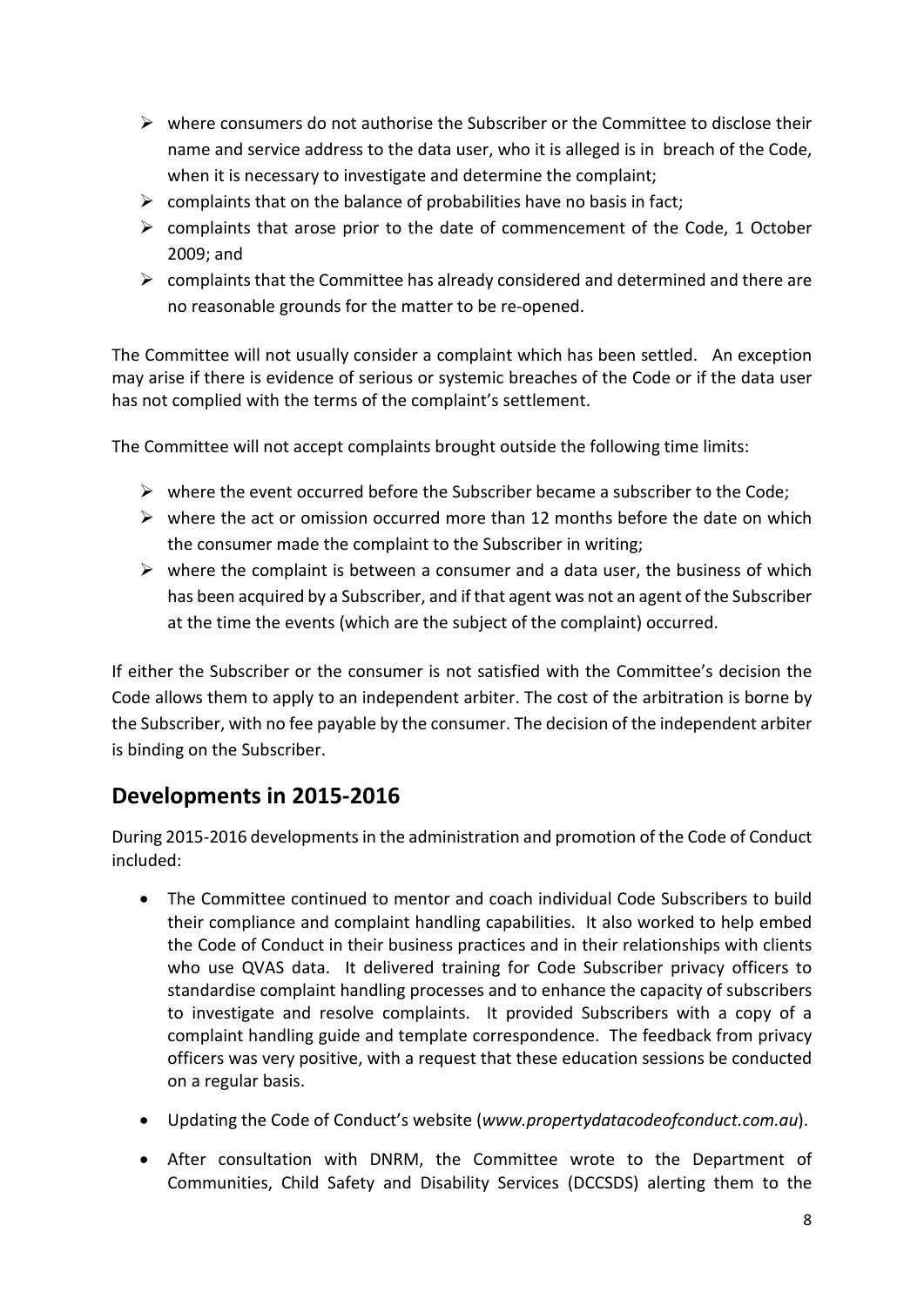availability of suppression of personal identification information under the Code for persons at risk of domestic violence. DCCSDS publishes a resource for victims of domestic violence titled *Increasing your safety* and provides advisory services.

## **Industry representative's report**

I would firstly like to thank my fellow Committee members, Neil Lawson and Fiona FitzPatrick for their passion and professionalism throughout the past year.

I would again like to extend thanks to Code members and in turn VAPIBA for its continued support, not only financially to the running of the Code, but also for the members' commitment to actively engage with the Committee and in turn action Committee instructions and requests diligently.

As is highlighted throughout this report, the year ending June 2016 to a large degree has been in line with the previous year with 30 complaints in 2014/15 versus 37 in 2015/16. Other significant accomplishments by the Committee with the drive and vision of Neil and Fiona occurred, such as but not limited to:

- Pro-active engagement with REIQ
- Pro-active engagement with brokers Privacy Officers and a review of all brokers' terms & conditions of use, privacy statements and a subsequent recommendations paper for standardisation of same.
- Pro-active engagement with DNRM, with regards to Code performance and recommendations supporting the Code in the next QVAS Valued Added Broker Agreements

I wish to thank Jodie Hughes for her continued and invaluable assistance in administering the Code. I look forward to continuing to work with both Industry and the Committee throughout 2016/17 as we continue to grow the recognition and education of the Code.

Kris Matthews *Industry Representative, Code Oversight Committee*

# **Consumer representative's report**

The objects of the *Personal Identification Information in Property Data Code of Conduct* are to:

- *Mandate a high degree of privacy protection* for bulk data access to QVAS Identified Information;
- *Develop a culture of confidence and trust in the services provided by Code Subscribers* regarding the collection, use, storage and disclosure of all Personal Information; and
- *Demonstrate a commitment to best practices* regarding the secure, proper and consistent handling of all personal information.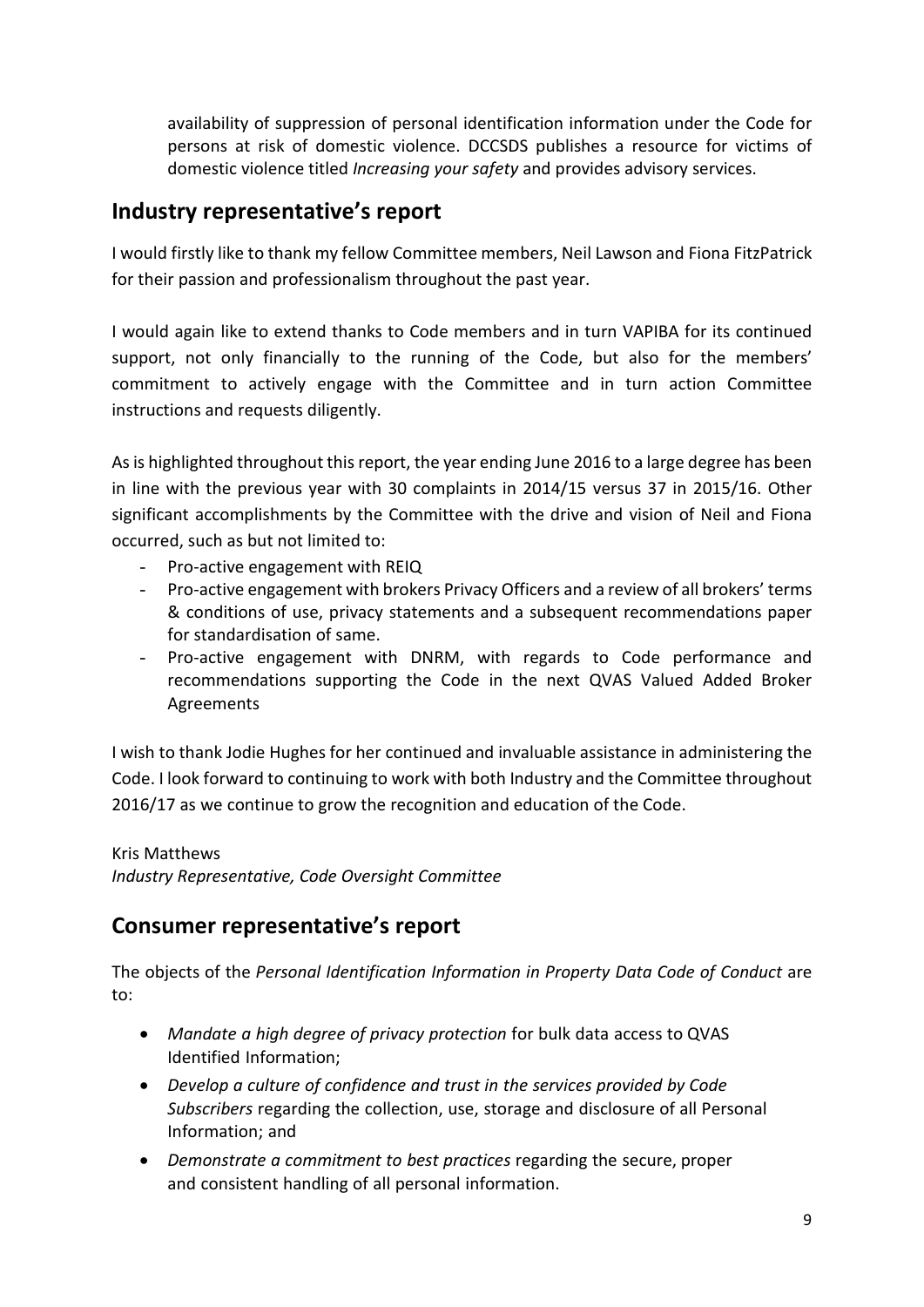To this end the Code obliges Code Subscribers to ensure that the Prohibition on Direct Marketing extends to Code Subscriber Customers and any third parties who gain access to QVAS Identified Information. It obliges Subscribers to establish a binding legal agreement with all Code Subscriber Customers and any third parties who gain access to QVAS Identified Information and to include mandatory terms. The licence agreement between the Department and Subscribers mandates copyright notices and also prescribes standard terms and permitted use terms for agreements between a Code Subscriber/Licensee and its Consultants, Agents and Customers. The Committee is working with Subscribers to ensure that these requirements are being uniformly observed.

Over the last 12 months the Committee has continued its efforts to educate stakeholders about their rights and obligations under the Code. Consumers are making increasing use of their right to seek suppression of their personal information.

Code Administrator Jodie Hughes, consistently provides prompt and informed support to consumers, Subscribers and the Committee and I thank her for her valuable contribution.

I welcome feedback from consumers or consumer groups about how I can most effectively represent their interests under the Code. I can be contacted by email at *info@propertydatacodeofconduct.com.au* or in writing at GPO Box 1815, Brisbane, Queensland 4001.

Fiona FitzPatrick *Consumer Representative*

# **Suppression requests**

#### *Committee suppression*

Individuals can apply to the Committee to suppress the names of the persons who are purchasers or vendors of properties in Queensland and their service addresses. Corporate property owners are not eligible to apply for suppression. A current Council rates notice must be provided to the Committee as proof of ownership and the applicant's standing to make the request. Once suppression requests are approved, Code Subscribers are advised and they apply the suppressions to their databases. Code Subscribers must suppress any personal identification information within their systems within thirty days of receiving the request from the Committee.

#### *Land Valuation Act 2010.*

Consumers who want to apply to suppress their personal information at the source, namely in DNRM's valuation roll, can make an application under the *Land Valuation Act 2010* at *www.dnrm.qld.gov.au.* However, the only reason for which the Valuer-General will suppress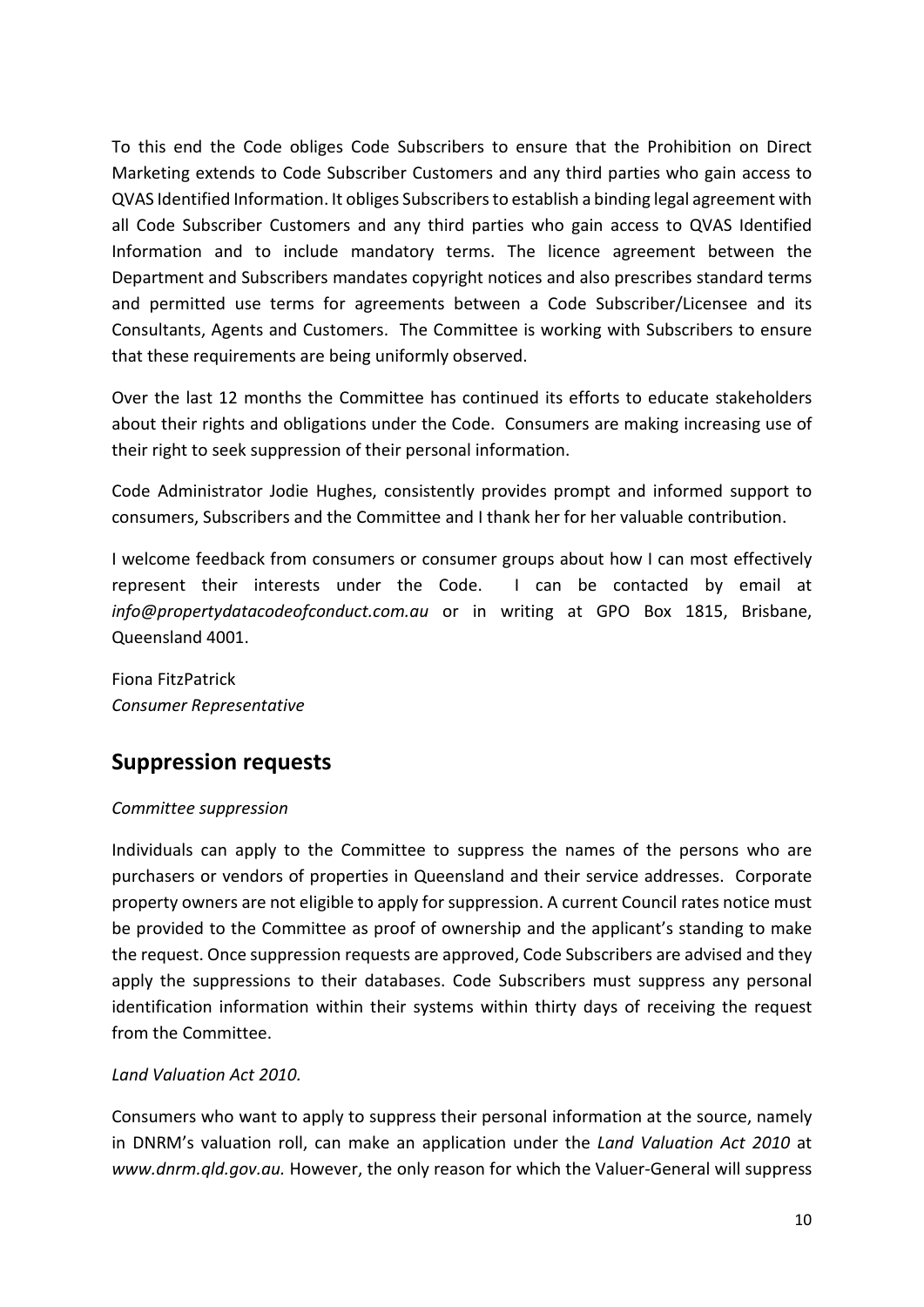ownership details in the valuation roll is one of risk to a person's safety or property, whether the person is the landowner or a person living at that address (s188 of the Act). If granted, a suppression direction by the Valuer-General will be effective for five years and may be renewed on a further application. Where a suppression direction is granted, the person's details will also be suppressed from the results of a name search of the relevant land register. The person's details will not be provided to Code subscribers.

*Suppressions under the Code during 2015-2016*

During 2015-2016 there were 59 suppression requests approved by the Committee.

|             | 1 July 2011 | 1 July 2012 | 1 July 2013 | 1 July 2014 | 1 July 2015 |
|-------------|-------------|-------------|-------------|-------------|-------------|
| Suppression | to 30 June  | to 30 June  | to 30 June  | to 30 June  | to 30 June  |
| requests    | 2012        | 2013        | 2014        | 2015        | 2016        |
| Lodged      | 46          | 43          | 43          | 44          | 59          |

*Table 1 - Total of approved Suppression Requests*

# **Complaints**

Of the total of 37 complaints received during 2015-2016, most involved alleged breaches by real estate agents. Of the complaints received, 18 were received from the public by the Code Oversight Committee while 19 were received by Code Subscribers.

After investigation, 12 breaches of the Code of Conduct were found to be substantiated. In most cases, it was the agent's first breach and the agent was given a warning and required to attend training on their obligations under the Code of Conduct, with an emphasis on the prohibition of direct marketing. One agent was found to have committed a second breach and was placed on the Register of Excluded Parties for two months. Entities on the Register cannot access QVAS name and service address data.

*Table 2 – Complaints received*

|                         |            |      | 1 July 2011 1 July 2012 1 July 2013 1 July 2014 1 July 2015 |      |                       |
|-------------------------|------------|------|-------------------------------------------------------------|------|-----------------------|
| <b>Total Complaints</b> | to 30 June |      | to 30 June to 30 June                                       |      | to 30 June to 30 June |
|                         | 2012       | 2013 | 2014                                                        | 2015 | 2016                  |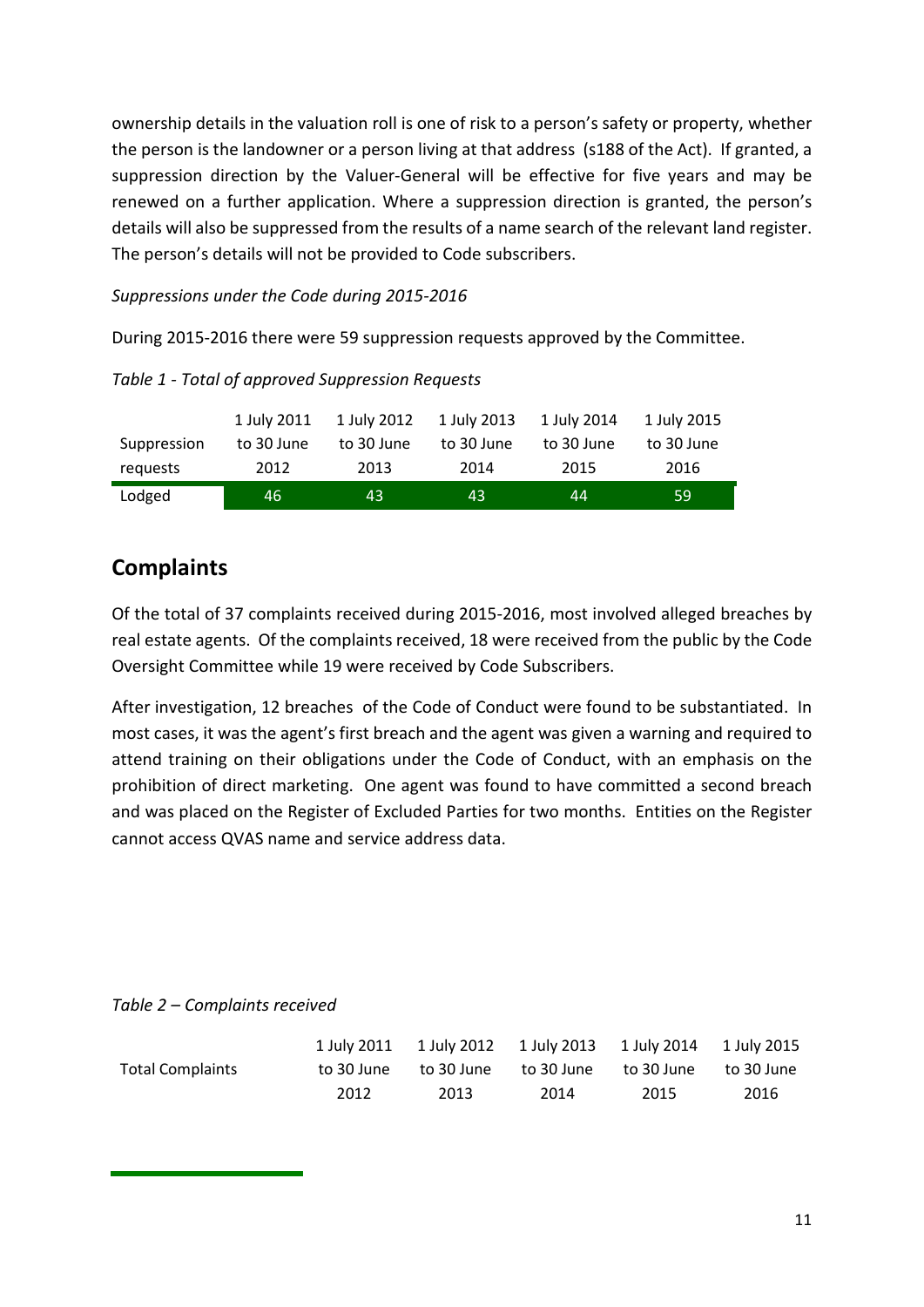| <b>Complaints Received</b> | . . |  |  |  |  |
|----------------------------|-----|--|--|--|--|
|----------------------------|-----|--|--|--|--|

The Committee is confident that the level of complaints reflects a growing awareness and commitment to Code compliance amongst Code Subscriber customers.

#### *Register of Excluded Parties*

There was one addition to the Register of Excluded Parties in 2015-2016 for a period of two months.

### **Financial statement**

#### **1 July 2015 - 30 June 2016**

| Balance carried Forward 1 July 2015                                                           | 39,640.05    |
|-----------------------------------------------------------------------------------------------|--------------|
| <b>Code Subscriber Contributions</b>                                                          | 25,600.00    |
| Oversight Committee Fees - Chair Neil Lawson and<br>Consumer Representative Fiona FitzPatrick | $-24,405.60$ |
| Oversight Committee Fees - Industry Representative<br><b>Kris Matthews</b>                    | <b>Nil</b>   |
| Administrator Fees - Jodie Hughes                                                             | Nil          |
| Website Development Fees                                                                      | $-3,750.00$  |
| Insurance                                                                                     | $-1,905.00$  |
| Other Expenses - Postage, Bank Fees, lodgement fees                                           | $-591.63$    |
|                                                                                               |              |
| Balance at 30 June 2016                                                                       | 34,587.82    |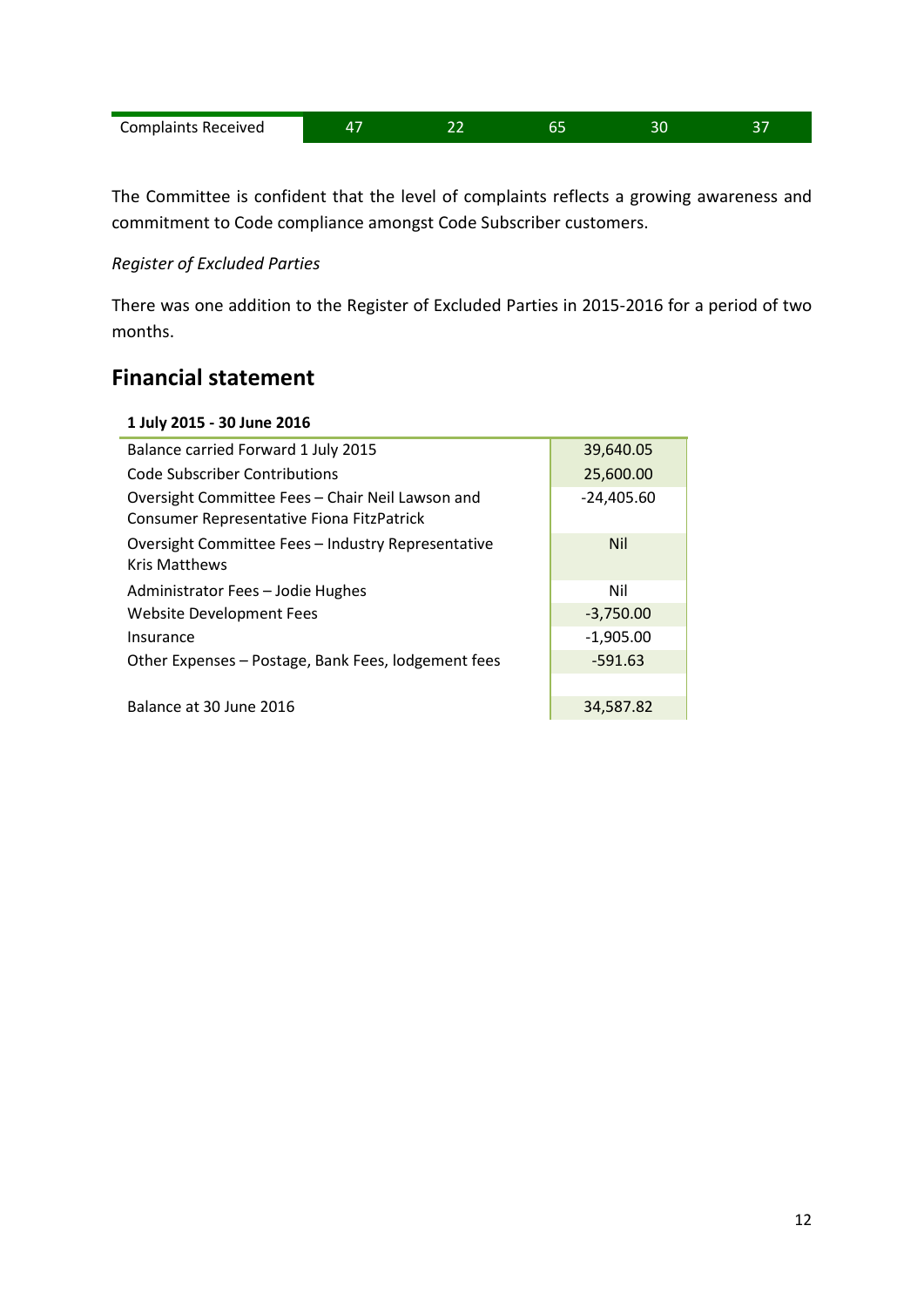## **APPENDIX A- SUBSCRIBERS TO THE CODE**

#### **As at 30 June 2016 there were five Code Subscribers, being:**

**APM PriceFinder** Level 7, 140 Ann Street, Brisbane Qld 4000 **CITEC Confirm** 317 Edward Street, Brisbane Qld 4000 **CoreLogic** (previously RP Data Pty Ltd) 6 Eagleview Place, Eagle Farm Qld 4009 **onthehouse.com.au Pty Ltd** Level 2, 200 Adelaide Street, Brisbane Qld 4000 **Veda** Level15 100 Arthur Street, North Sydney 2016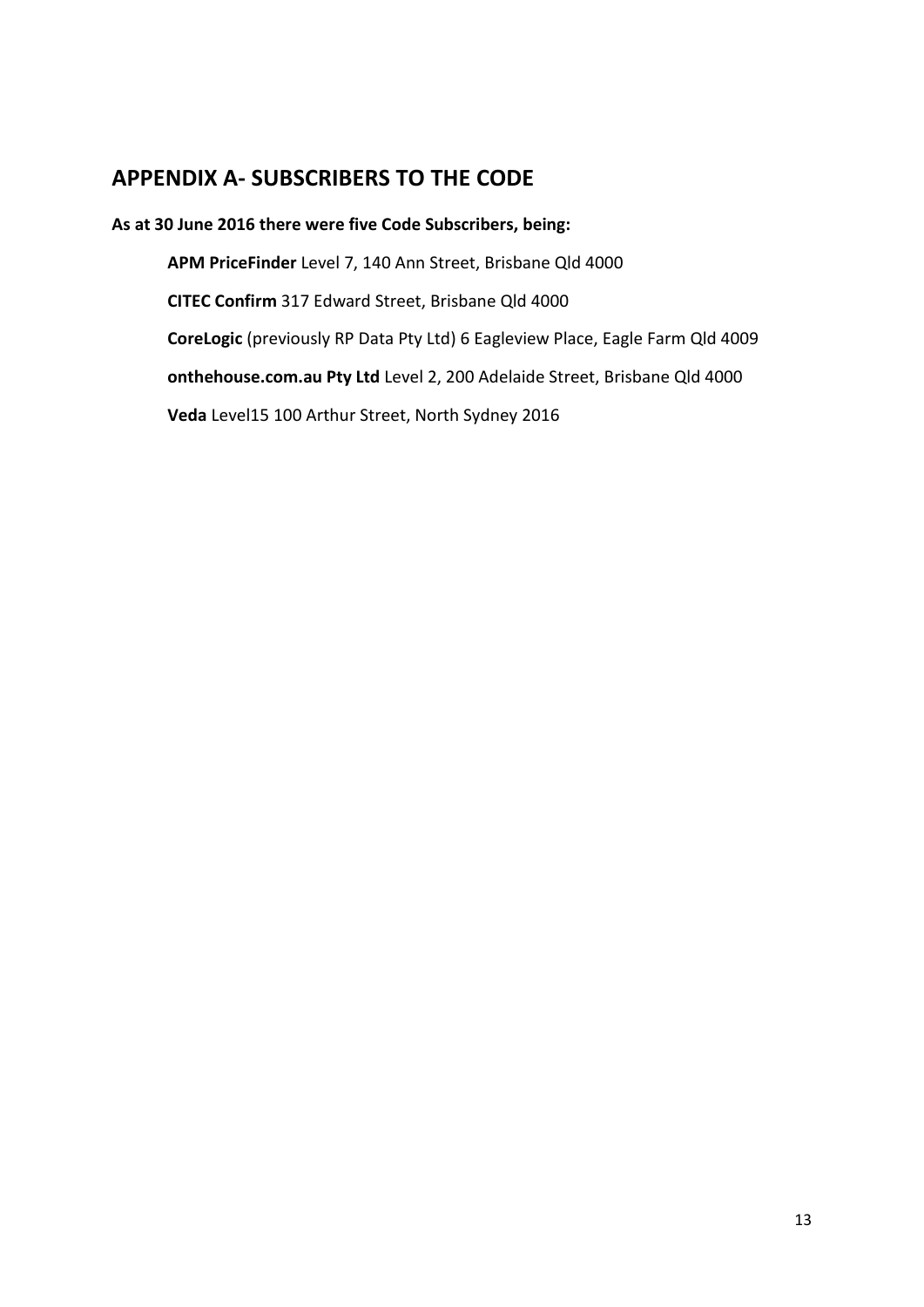

## **APPENDIX B: COMPLAINT FLOW CHART**